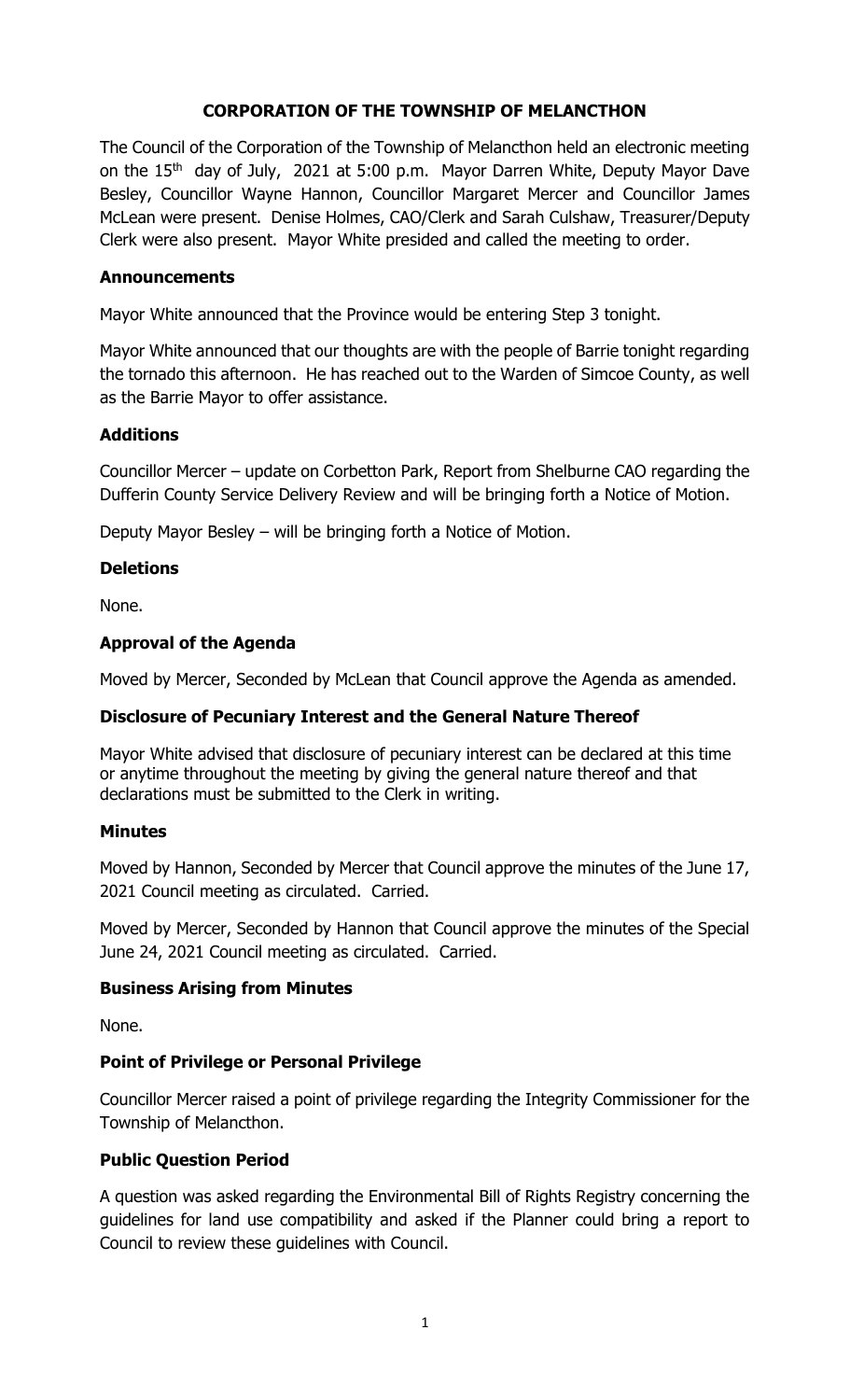A member of the Public clarified the costs regarding Amaranth's Integrity Commissioner's complaints.

### **Public Works**

### **Accounts**

Moved by Besley, Seconded by McLean that Council receive the Public Works Accounts as presented by the Public Works Superintendent. Carried.

### **Report from Kaitlin Chessell, Secretary Roads Sub-Committee – Recommendation from July 7, 2021 Meeting**

Moved by Besley, Seconded by McLean that Council accepts the recommendation from the Roads Sub-Committee and directs staff to create a social media policy and plan to allow for the creation of a Township Facebook page. Carried.

### **Corbetton Development Proposal – Six Lots on Poulton Place (Councillor Hannon)**

Councillor Hannon spoke to the matter seeking clarification on the removal of the holding zone to which Chris Jones, Township Planner provided his comments. The matter to be referred back to the Roads Sub-Committee for further direction.

### **Other**

Deputy Mayor Besley advised that on August 4th at 1:30 p.m., the Roads Sub-Committee would be conducting a road tour and all are welcome to attend. The map of the tour will be posted on the website.

#### **Planning**

Chris Jones, Township Planning Consultant was in attendance.

#### **Applications to Permit**

The spreadsheet that was in the Agenda package was reviewed with Council.

#### **Memo from Chris Jones regarding the proposed TZBA for Lots 1 and 2, Plan 332 (Sharon Morden)**

Chris reviewed his Memo with Council and Council advised Staff to proceed with the Statutory Public Meeting.

#### **Other**

Nothing for this.

#### **Strategic Plan**

Nothing for this.

#### **Climate Change Initiatives**

Nothing for this.

#### **Police Services Board**

Nothing for this. Next meeting is September  $7<sup>th</sup>$ , 2021.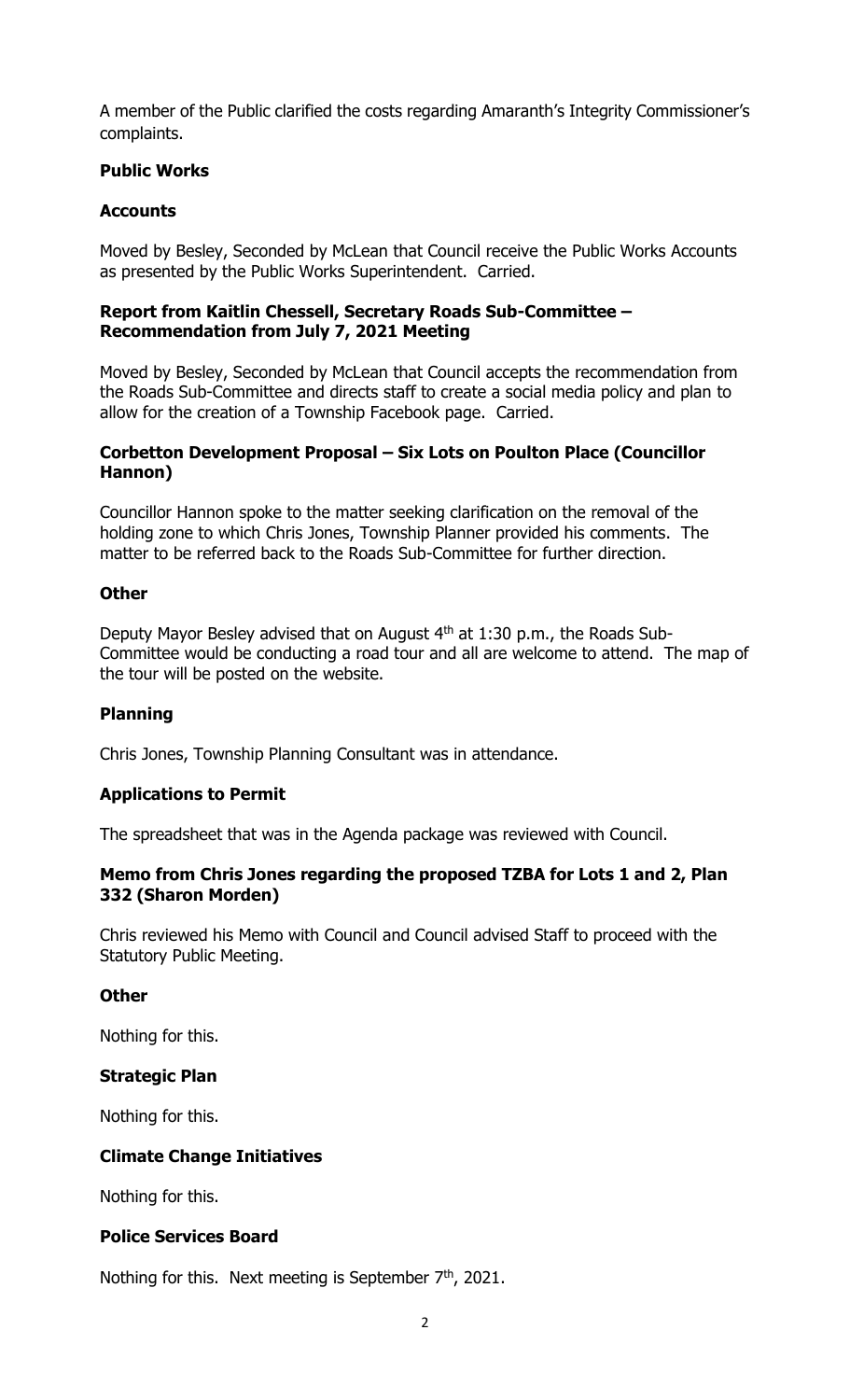# **Committee Reports**

The following member gave their verbal report:

Councillor Mercer – Shelburne Public Library

# **Correspondence**

### **Board & Committee Minutes**

- 1. Shelburne Public Library May 18, 2021
- 2. Horning's Mill Community Park Board March 31, 2021
- 3. NVCA Board Highlights June 2021
- 4. GRCA General Membership Meeting June 25, 2021
- 5. CDRC May 26, 2021
- 6. CDRC April 28, 2021
- 7. Fire Sub-Committee May 25, 2021

Moved by McLean, Seconded by Hannon that the Board and Committee Minutes correspondence – Items 1-7, be received as information. Carried.

### **Items for Information Purposes**

- 1. Email from Bike Balkanci, Director, GTA West/Niagara Operations Enbridge Gas – Community Support
- 2. Letter from Sylvia Jones, Solicitor General regarding Protecting Animals in Ontario
- 3. Nicole Shearman, Town of Caledon Court Services Provincial Offences Act Board Correspondence
- 4. Dufferin County Council Motion Residential Schools
- 5. Letter from GRCA regarding Conservation Authorities Act Changes
- 6. Email from SOLGENinput regarding OPP Detachment Board Updates
- 7. Town of Wasaga Beach Resolution regarding Conservation Authorities in Ontario
- 8. Letter from Doug Downey, Attorney General regarding an Update on Modernization Initiatives and Court Recovery in Ontario's Provincial Offence Act **Courts**
- 9. Town of Shelburne Resolution in Support of Dufferin County Council Motion regarding Residential Schools
- 10. Town of Mono Resolution in Support of Dufferin County Council Motion regarding Residential Schools
- 11. Township of Clearview Zoning By-law Amendment Notice of Passing Shipping **Containers**
- 12. Town of Shelburne Resolution regarding Truth and Reconciliation Commission of Canada
- 13. Town of Mono comments regarding Conservation Authority Regulations
- 14. Upper Grand District School Board Letter regarding 2021 Long Term Accommodation Plan Annual Review Report
- 15. Dufferin County Notice of Application Proposed Official Plan Amendment for West Shelburne Main Street and 4<sup>th</sup> Line Town of Shelburne
- 16. Town of Shelburne Notice of Passing of By-law for Rezoning
- 17. Town of Shelburne Notice of Passing of By-law for 105 Mill Street

Moved by McLean, Seconded by Besley that Correspondence Items 1-17, for information only, be received as information except Items 4, 7, 12 & 13, pulled for further discussion. Carried.

Councillor Mercer spoke to items 7 & 13 and Mayor White spoke to items 4 & 12.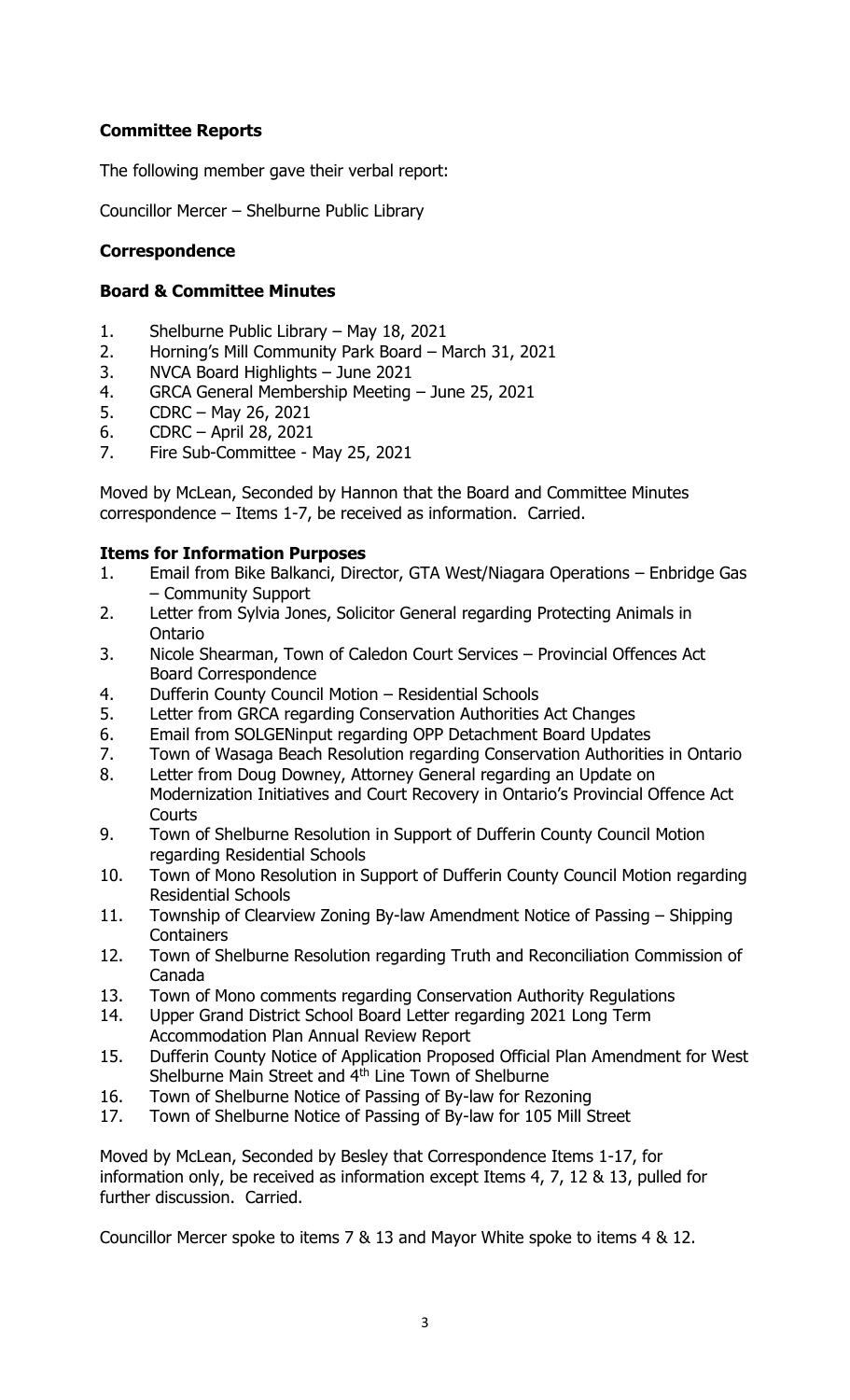Moved by Mercer, Seconded by Besley that Council support the letter from the Town of Mono regarding the Regulatory Proposals (Phase1) under the Conservation Authorities Act. Carried.

Moved by White, Seconded by Mercer that Council support the motion from the County of Dufferin regarding Residential Schools; And that a copy of this motion be forwarded to:

- Office of the Prime Minister of Canada, Rt. Hon. Justin Trudeau
- Office of Cardinal Thomas Christopher Collins, Archdiocese of Toronto
- Dufferin Caledon MP Kyle Seeback
- Dufferin Caledon MPP Sylvia Jones
- All Dufferin County Municipalities

#### Carried.

Moved by White, Seconded by McLean Council support the motion from the Town of Shelburne regarding the Final Report of the Truth and Reconciliation Commission of Canada; And that a copy of this motion be forwarded to:

- Office of the Prime Minister of Canada, Rt. Hon. Justin Trudeau
- Office of the Premier of Ontario, Hon. Doug Ford
- Dufferin Caledon MP Kyle Seeback
- Dufferin Caledon MPP Sylvia Jones
- All Dufferin County Municipalities

Carried.

#### **General Business**

### **Accounts**

Sarah Culshaw, Treasurer presented the accounts in the amount of \$1,020,802.50. Moved by Hannon, Seconded by Besley that Council receive the General Accounts as presented by the Treasurer. Carried.

#### **New/Other Business/Additions**

### **Memorandum of Understanding from Horning's Mills Hall Board of Management**

Moved by McLean, Seconded by Mercer that Council accept the Memorandum of Understanding from the Horning's Mills Hall Board as presented. Carried.

Staff were directed to amend By-law 8-2021 to reflect the Minutes of Settlement.

# **AMO's Human Rights and Equity Training (Councillor Mercer)**

Discussion ensued and Township Council (those who wish to attend or can attend) and all Administration Staff to be registered for the Training on September 9, 2021. The monies for the training to be transferred from the Tax Rate Stabilization Reserve Fund. Staff were directed to close the office on September  $9<sup>th</sup>$  for the training.

### **Wind Turbines Discussion – Re: Turbine incident in Southgate Township (Mayor White)**

Discussion ensued and Staff were directed to contact Steve Murphy, Emergency Coordinator at the County of Dufferin to get his input on whether the Wind Turbine Company's Emergency Response Plans can be included as part of the County of Dufferin and Member Municipalities Emergency Response Plan.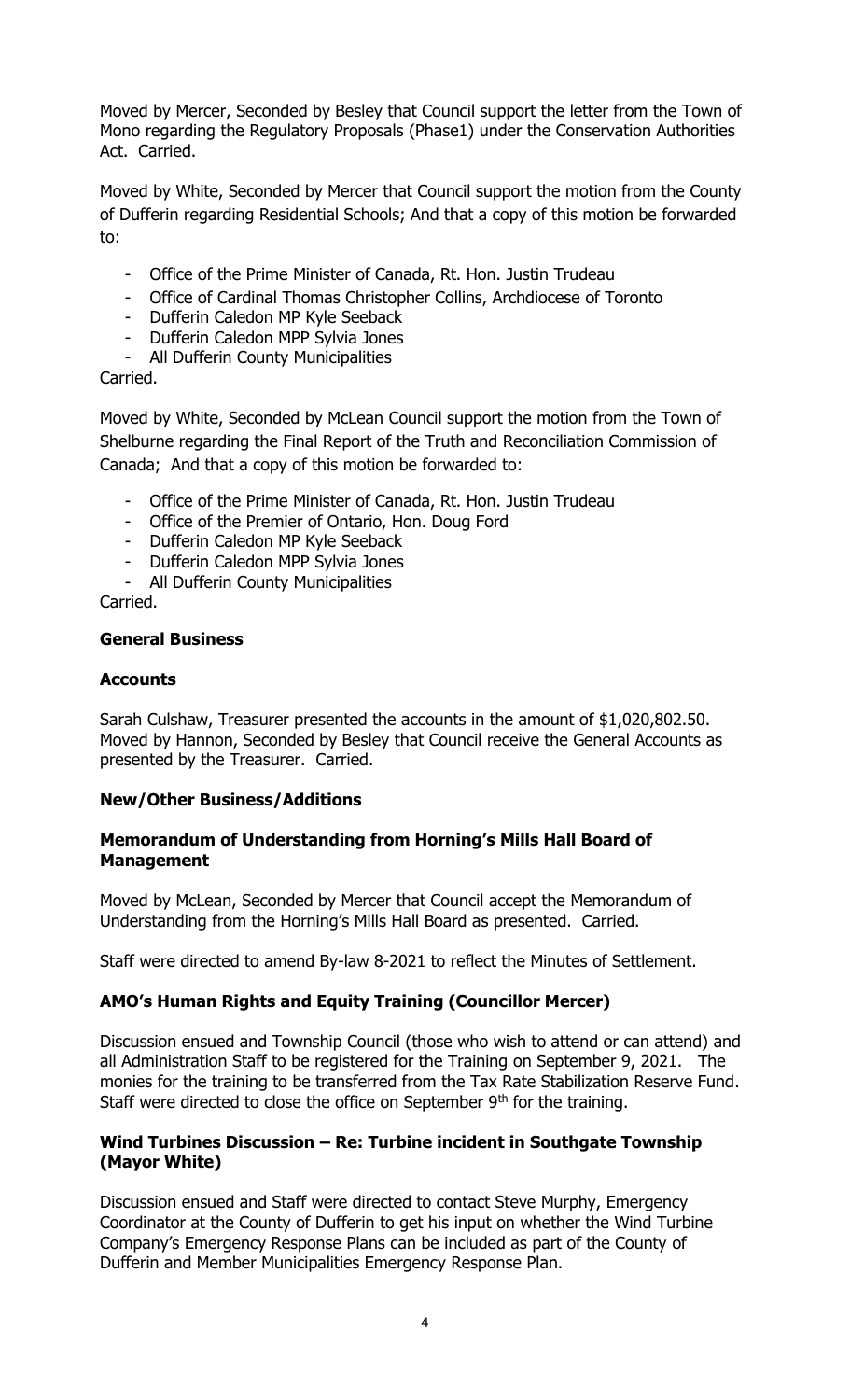### **Unfinished Business**

### **2021 Fall/Winter Newsletter**

No further changes to the Newsletter.

# **Township of Melancthon - Diversity Policy**

Councillor Mercer to provide some information on sample Diversity Policies from other Municipalities to Township Staff.

### **Additions**

### **Councillor Mercer – Corbetton Park Update**

Mayor White provided an update regarding the Park and advised that the play equipment has been installed, an area has been paved for recreational use and there will need to be some fencing in the future. There was a discussion regarding the Park Board and it not functioning or meeting.

#### **Councillor Mercer – Shelburne CAO Report regarding the County of Dufferin and Member Municipalities Service Delivery Review**

Staff were directed to get the Report that was on the Council Agenda, as well as any decision from Shelburne Council on it, for the next meeting.

### **Delegations**

The following Public Meeting and Delegation took place during the Council meeting:

**5:20 p.m. -** A public meeting had been called to consider a proposed zoning by-law amendment for the East Part of Lot 20, Concession 1 OS, RP-7R3404 Part 2, located at 557568 Mulmur-Melancthon Townline for the purpose of allowing a home industry. Marc Oddie, owner was in attendance for the Public Meeting, as well as Chris Jones, Township Planning Consultant. There were written comments received from WSP and the County of Dufferin Building Department. Chris reviewed his Report and the zoning by-law amendment with Council. There were no concerns from Public or members in attendance at the meeting.

Moved by Hannon, Seconded by Mercer that leave be given to introduce a By-law to amend By-law No. 12-1979, as amended for lands described legally as Part 2, Plan 7R-3404, located in the East Part of Lot 20, Concession 1 OS and it be hereby read a first and second time and numbered 43-2021. Carried.

**5:45 p.m.** – David Germain, Thomas, Rogers attended Council for a Closed Session matter (litigation or potential litigation, including matters before administrative tribunal affecting the local board) regarding 2577791 Ontario Inc. – Minutes of Settlement OMB File No. PL210140.

Moved by Mercer, Seconded by Besley that Council move into a Closed Session Meeting pursuant to Section 239 of the Municipal Act, 2001, as amended for the following reason: Litigation or potential litigation, including matters before administrative tribunal affecting the local board – 2577791 Ontario Inc. – Minutes of Settlement OMB File No. PL210140. Carried.

6:06 p.m. Moved by Besley, Seconded by Hannon that Council rise from Closed with report. Carried.